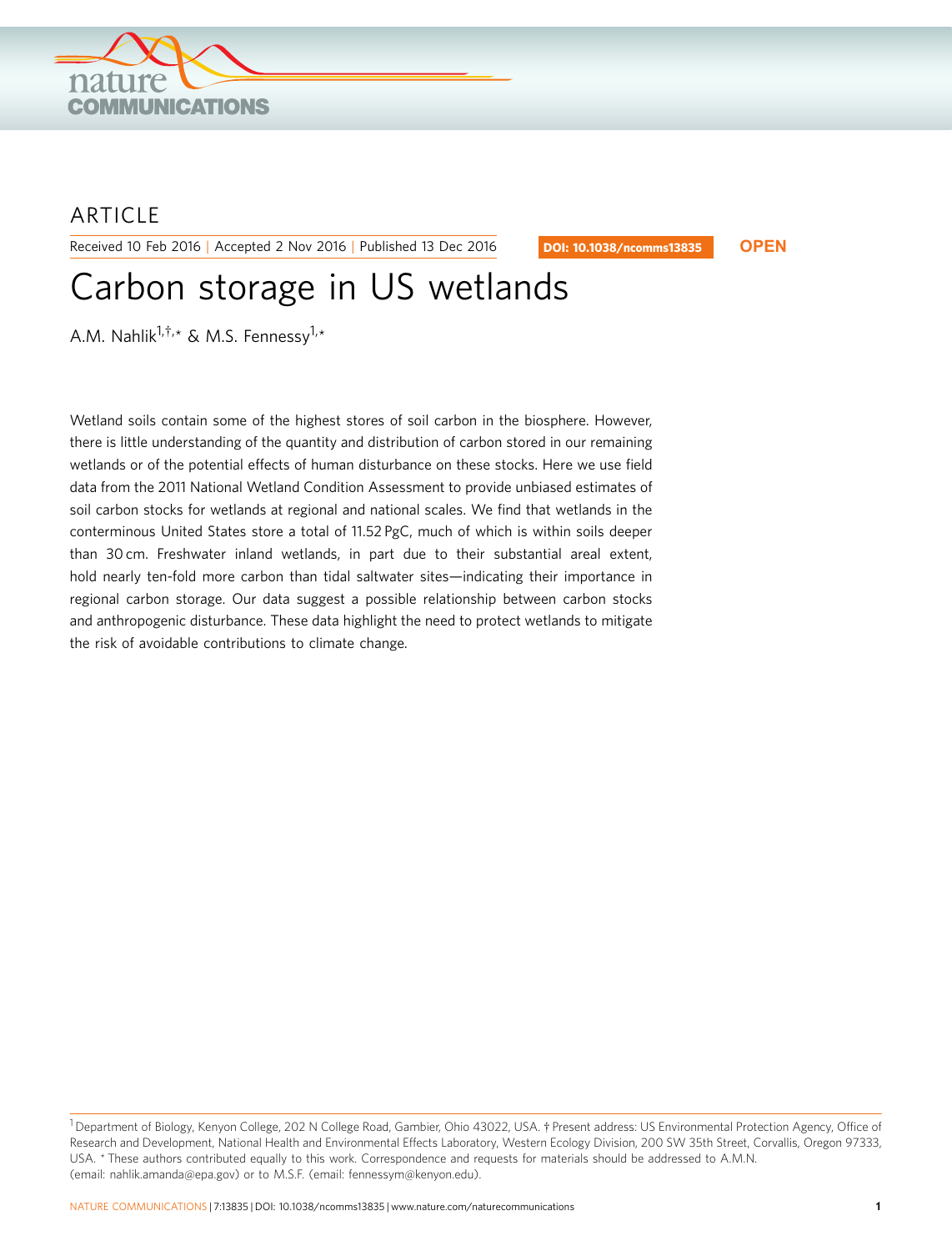<span id="page-1-0"></span>Soil carbon is vital in regulating climate, water supplies and<br>biodiversity—all essential contributions to the provision of<br>ecosystem services<sup>[1](#page-7-0)</sup>. Wetlands contain a disproportionate<br>amount of the earth's total soil carbon biodiversity—all essential contributions to the provision of amount of the earth's total soil carbon; holding between 20 and 30% of the estimated 1,500 Pg of global soil carbon<sup>[2](#page-7-0)</sup> despite occupying  $5-8\%$  of its land surface<sup>3</sup>. The anoxic conditions characteristic of wetland soils slow decomposition and lead to the accumulation of organic matter. As a result, wetlands can accumulate large carbon stores, making them an important sink for atmospheric carbon dioxide and holding up to or, in some cases, even more than  $40\%$  soil carbon<sup>4</sup>, which is substantially greater than the 0.5–2% carbon commonly found in agricultural soils<sup>5</sup>. In the United States, more than half of the historical wetland area has been lost due to anthropogenic activities<sup>6</sup> resulting in a net transfer of carbon from the soil to the atmosphere[7](#page-7-0). This is particularly true for freshwater inland wetlands that make up most of the wetland area comprising, for example, 95% of all wetlands in the conterminous United States $8,9$ . Many studies have focused on quantifying the carbon held in terrestrial ecosystems (so-called green carbon) and, more recently, on the carbon held in tidal saline ecosystems, often referred to as blue carbon<sup>10-12</sup>; however, our knowledge of carbon stored in inland freshwater wetlands, which we refer to here as teal carbon, is often overlooked or limited to site-specific studies. Accurate carbon accounting in wetlands is vital to reduce the risk of climate change contributions by identifying and protecting wetlands or wetland-dominated landscapes that hold disproportionately large carbon stocks, and to allow the inclusion of wetlands in carbon-offset programs, such as the United Nation's programme Reducing Emissions from Deforestation and Forest Degradation (UN-REDD +  $)^{13}$ .

Here we provide a quantitative, robust estimate of wetland carbon storage in the conterminous United States as a function of soil depth, landscape position (inland versus tidal saline (that is, coastal)), and region, and an indication of how these stocks may be impacted by anthropogenic stressors using data from the US Environmental Protection Agency's (USEPA) 2011 National Wetland Condition Assessment (NWCA)<sup>14</sup>. These data provide empirical, unbiased, population-level estimates of soil carbon stocks with known confidence limits for targeted populations of wetlands at the national scale, and are not compiled based on the assumptions of a review of multiple sources, as earlier estimates have been (for example, [ref. 8\)](#page-7-0). We find that wetlands in the conterminous United States store a total of 11.52 PgC. Much of this carbon is stored within soil layers deeper than 30 cm and in freshwater inland wetlands—particularly those in the Midwest where wetlands with deep organic soils commonly occur in the northern tier states. Our data show that freshwater inland wetlands hold nearly 10-fold more carbon than the tidal saltwater sites that were assessed, in part due to the extensive area of inland wetlands compared with coastal sites—indicating their importance in regional carbon storage. Although we are unable to determine causality, our data also show that carbon stocks are significantly lower at wetland sites with most anthropogenic disturbance compared with sites with intermediate or least disturbance.

### Results

National carbon stocks. To quantify carbon stocks (PgC), soil organic carbon concentration and bulk density data were collected by horizon from 120 cm-deep soil pits at 967 wetland sites across the conterminous United States (Fig. 1). Sites were selected from broadly defined NWCA Wetland Types [\(Table 1](#page-2-0)) using a stratified-random, probabilistic sampling design<sup>[15,16](#page-7-0)</sup> (the Generalized Random Tessellation Stratified survey<sup>[17](#page-7-0)</sup>). These sites,



Figure 1 | Map of the distribution of wetland probability sites. Sites (black points) were sampled as part of the US Environmental Protection Agency's 2011 National Wetland Condition Assessment (NWCA) and were analysed by five regions, Tidal Saline (blue area), Coastal Plains (green area), Eastern Mountains and Upper Midwest (purple area), Interior Plains (orange area) and West (red area).

known as the inference population, represent 25 million hectares of wetlands in the conterminous United States and store a total of 7.54±0.59 PgC ([Table 2](#page-2-0)). The survey design, however, targeted a total of 38.4 million hectares, 13.4 million hectares of which (or 35%) could not be directly sampled primarily due to logistical difficulties<sup>[16](#page-7-0)</sup>. Extrapolating to this full target population requires the assumption that the unsampled area follows the same trends as the sampled area. Accepting this assumption and scaling the estimate to the full 38.4 million hectares of this target population, we estimate that these wetlands store 11.52 PgC ([Table 2](#page-2-0)), or close to 1% of the world's total soil organic carbo[n2.](#page-7-0)

Geographic patterns in carbon stocks. Carbon density  $(tC ha<sup>-1</sup>)$  and stocks varied as a function of location and wetland type ([Fig. 2\)](#page-3-0), which are intrinsically linked $18$ . When grouped by region, carbon densities reflect a high degree of variability, ranging from 195 to  $478$ tC ha<sup>-1</sup> ([Fig. 3a](#page-4-0)). Wetlands of the Eastern Mountains and Upper Midwest store the most carbon, averaging  $478 \pm 58$  tC ha<sup>11</sup> and accounting for nearly half of the wetland carbon in the United States ([Table 2\)](#page-2-0). This is consistent with the abundance of wetlands with deep organic soils in the northern tier states where characteristic cool temperatures provide climatic conditions that can promote carbon accumulation. Of the 95 freshwater inland sites sampled with predominantly organic soils—designated as such if field descriptions of soil layers indicated that histosols were present<sup>19</sup>—half (47 sites) occurred in the Eastern Mountains and Upper Midwest region, storing an average of  $539 \pm 47$  tC ha<sup>-1</sup> in the top 100 cm of soil—a conservative estimate given that many organic soil and peat deposits are  $>1$  m  $\text{deep}^4$ . The smallest wetland carbon pools were found in the Interior Plains  $(195 \pm 25 \text{ tC ha}^{-1})$ , where hydrologic modification and agricultural disturbance are extensive, contributing to wetland loss and degradation<sup>[20](#page-7-0)</sup> and effectively reducing soil organic carbon<sup>[21](#page-7-0)</sup>. The Coastal Plains and West, where warm mean temperatures and low precipitation lead to more frequent dry downs<sup>[22](#page-7-0)</sup> and slower carbon sequestration rates, hold  $198 \pm 21$  and  $216 \pm 30$  tC ha<sup>-1</sup>, respectively. In all regions, the greatest carbon densities were found in the top 30 cm of the soil profile [\(Fig. 3a](#page-4-0), [Table 2\)](#page-2-0). However, soil layers below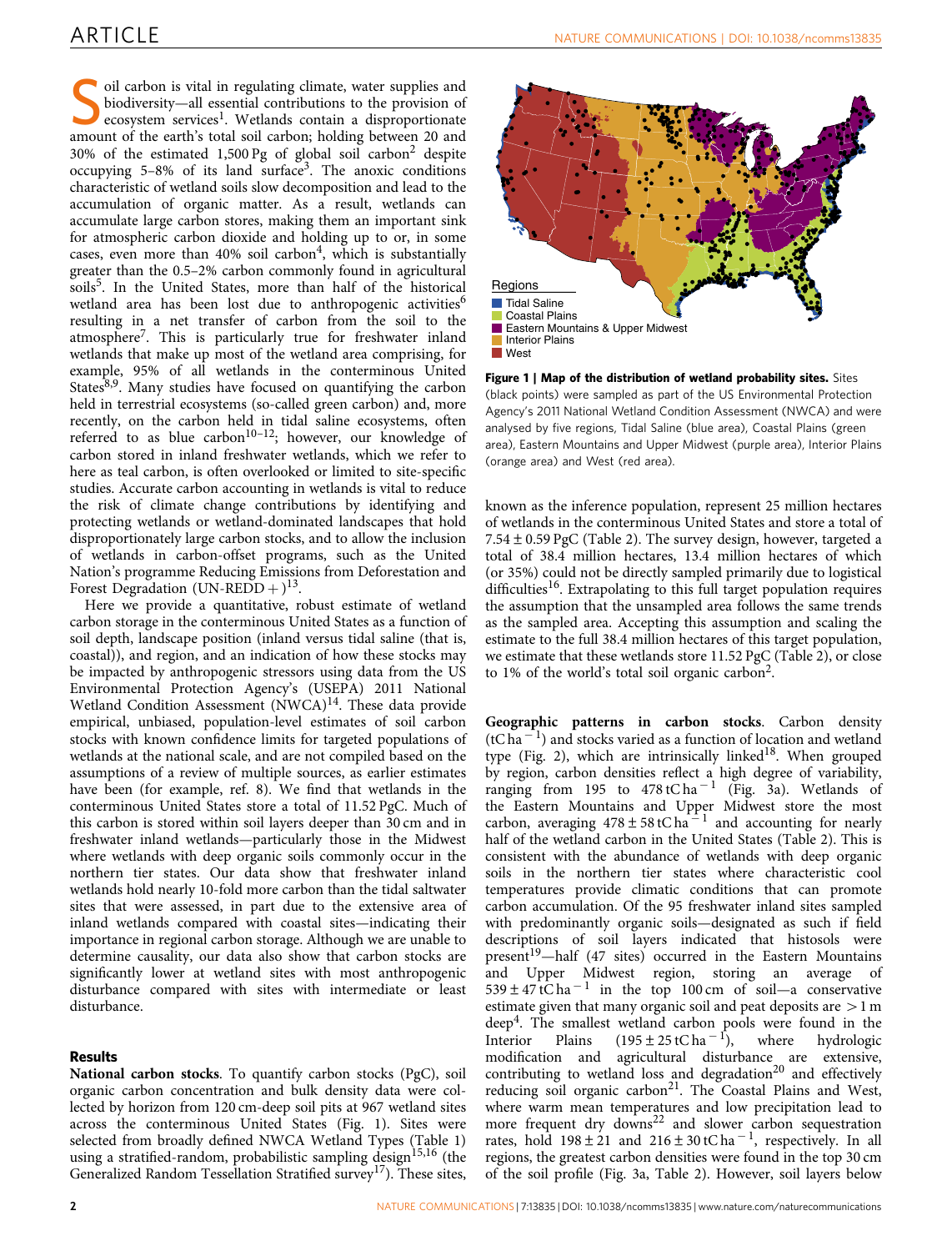#### <span id="page-2-0"></span>Table 1 | Wetland types and descriptions sampled as part of the 2011 National Wetland Condition Assessment.

| <b>NWCA wetland types</b>                                                                | <b>Based on</b>                                                              |                                                                                                                                                                          |  |  |
|------------------------------------------------------------------------------------------|------------------------------------------------------------------------------|--------------------------------------------------------------------------------------------------------------------------------------------------------------------------|--|--|
|                                                                                          | <b>S&amp;T categories</b>                                                    | Description of wetlands included in NWCA                                                                                                                                 |  |  |
| EH-estuarine emergent<br>EW-estuarine woody                                              | E2EM-estuarine intertidal emergent<br>E2SS-estuarine intertidal forest/shrub | Estuarine (E) intertidal emergent (that is, herbaceous = $H$ ) wetlands<br>Estuarine (E) intertidal forested and shrub (that is, woody = W)<br>wetlands                  |  |  |
| PRL-EM-palustrine, riverine and<br>lacustrine emergent                                   | PEM-palustrine emergent                                                      | Emergent (EM) wetlands in palustrine, shallow riverine or shallow<br>lacustrine littoral (PRL) settings                                                                  |  |  |
| PRL-SS-palustrine, riverine and<br>lacustrine shrub                                      | PSS-palustrine shrub                                                         | Shrub-dominated (SS) wetlands in palustrine, shallow riverine or<br>shallow lacustrine littoral (PRL) settings                                                           |  |  |
| PRL-FO-palustrine, riverine and<br>lacustrine forested                                   | PFO-palustrine forested                                                      | Forested (FO) wetlands in palustrine, shallow riverine or shallow<br>lacustrine littoral (PRL) settings                                                                  |  |  |
| PRL-f-palustrine, riverine and<br>lacustrine farmed                                      | Pf-palustrine farmed                                                         | Farmed (f) wetlands in palustrine, shallow riverine or shallow lacustrine<br>littoral (PRL) settings; only includes a subset that is not currently in crop<br>production |  |  |
| PRL-UBAB-palustrine, riverine<br>and lacustrine unconsolidated<br>bottom and aquatic bed | PUBPAB-palustrine unconsolidated<br>bottom/aquatic bed                       | Open-water ponds and aquatic bed (UBAB) wetlands in palustrine,<br>shallow riverine or shallow lacustrine littoral (PRL) settings                                        |  |  |

National Wetland Condition Assessment (NWCA) Wetland Types are cross-referenced with US Fish and Wildlife Service Status and Trends (S&T) Categories<sup>9,16</sup> on which they are based.

#### Table 2 | Estimated carbon stocks to a depth of 120 cm.

|                                                            |                 |                 |                 |                 | Sum             | Area        |
|------------------------------------------------------------|-----------------|-----------------|-----------------|-----------------|-----------------|-------------|
|                                                            | 0-30 cm         | 31-60 cm        | 61-90 cm        | 91-120 cm       | 0-120 cm        | $(10^6$ ha) |
| PqC stored by depth increment for the inference population |                 |                 |                 |                 |                 |             |
| Conterminous United States                                 | $2.63 \pm 0.12$ | $2.08 \pm 0.15$ | $1.76 \pm 0.19$ | $1.08 \pm 0.12$ | $7.54 \pm 0.59$ | 25.2        |
| Region                                                     |                 |                 |                 |                 |                 |             |
| <b>Tidal Saline</b>                                        | $0.20 \pm 0.03$ | $0.17 \pm 0.03$ | $0.18 \pm 0.06$ | $0.20 \pm 0.09$ | $0.76 \pm 0.21$ | 2.2         |
| Coastal Plains                                             | $0.83 \pm 0.05$ | $0.56 \pm 0.05$ | $0.38 \pm 0.06$ | $0.28 \pm 0.06$ | $2.05 \pm 0.21$ | 10.4        |
| E. Mts & Upper Midw                                        | $1.24 \pm 0.10$ | $1.09 \pm 0.13$ | $0.98 \pm 0.15$ | $0.55 \pm 0.09$ | $3.86 \pm 0.47$ | 8.1         |
| Interior Plains                                            | $0.27 \pm 0.02$ | $0.17 \pm 0.03$ | $0.10 \pm 0.02$ | $0.07 \pm 0.02$ | $0.60 \pm 0.08$ | 3.1         |
| West                                                       | $0.08 \pm 0.01$ | $0.07 \pm 0.01$ | $0.08 \pm 0.01$ | $0.07 \pm 0.01$ | $0.30 \pm 0.04$ | 1.4         |
| Carbon type                                                |                 |                 |                 |                 |                 |             |
| Blue (tidal saline)                                        | $0.20 \pm 0.03$ | $0.17 \pm 0.03$ | $0.18 \pm 0.06$ | $0.20 \pm 0.09$ | $0.76 \pm 0.21$ | 2.2         |
| Teal (all others)                                          | $2.42 \pm 0.12$ | $1.91 \pm 0.15$ | $1.59 \pm 0.18$ | $0.93 \pm 0.11$ | $6.85 \pm 0.55$ | 23.0        |
| Disturbance category                                       |                 |                 |                 |                 |                 |             |
| Least disturbed                                            | $0.70 \pm 0.04$ | $0.58 \pm 0.06$ | $0.49 \pm 0.07$ | $0.48 \pm 0.11$ | $2.25 \pm 0.28$ | 5.5         |
| Intermediate disturbed                                     | $1.29 \pm 0.09$ | $1.04 \pm 0.11$ | $0.90 \pm 0.13$ | $0.52 \pm 0.09$ | $3.75 \pm 0.42$ | 12.7        |
| Most disturbed                                             | $0.64 \pm 0.09$ | $0.47 \pm 0.10$ | $0.37 \pm 0.12$ | $0.15 \pm 0.02$ | $1.63 \pm 0.33$ | 7.0         |
| PgC stored by depth increment for the target population    |                 |                 |                 |                 |                 |             |
| Conterminous United States                                 | 4.02            | 3.17            | 2.68            | 1.64            | 11.52           | 38.4        |
| Region                                                     |                 |                 |                 |                 |                 |             |
| <b>Tidal Saline</b>                                        | 0.20            | 0.20            | 0.22            | 0.25            | 0.87            | 2.7         |
| Coastal Plains                                             | 1.37            | 0.92            | 0.64            | 0.47            | 3.39            | 17.1        |
| E. Mts & Upper Midw                                        | 1.53            | 1.35            | 1.22            | 0.68            | 4.78            | 10.0        |
| <b>Interior Plains</b>                                     | 0.27            | 0.26            | 0.16            | 0.11            | 0.80            | 5.0         |
| West                                                       | 0.08            | 0.19            | 0.19            | 0.19            | 0.66            | 3.6         |
| Carbon type                                                |                 |                 |                 |                 |                 |             |
| Blue (tidal saline)                                        | 0.20            | 0.20            | 0.22            | 0.25            | 0.87            | 2.7         |
| Teal (all others)                                          | 3.25            | 2.72            | 2.21            | 1.45            | 9.63            | 35.7        |

E. Mts & Upper Midw, Eastern Mountains and Upper Midwest.

Carbon stock estimates (PgC) for geographic regions, carbon type and disturbance category are provided for (a) the inference population and (b) the target population. Wetland area represented by each group is provided in 10<sup>6</sup> ha. Means are presented with s.e.m. for the inference population. Means for disturbance category s.e.m. for all values are not presented for the target population data because they cannot be calculated for the wetland area not able to be sampled.

30 cm deep contain substantial cumulative reservoirs of carbon, with 65% of the total wetland soil carbon stored between 30 and 120 cm.

Comparison of blue and teal carbon stocks. While recent work has focused on the power of salt marshes and mangroves (tidal saline wetlands) to accumulate blue carbon, less attention has been given to inland wetlands (teal carbon). Differences in carbon densities between saline and inland sites were surprisingly small,

with the greatest difference between 91 and 120 cm, where tidal saline sites held more than twice as much carbon as freshwater sites on an areal basis  $(92 \pm 40 \text{ versus } 41 \pm 5 \text{ tC ha}^{-1}; \text{ Fig. 3b})$  $(92 \pm 40 \text{ versus } 41 \pm 5 \text{ tC ha}^{-1}; \text{ Fig. 3b})$  $(92 \pm 40 \text{ versus } 41 \pm 5 \text{ tC ha}^{-1}; \text{ Fig. 3b})$ . Carbon distribution was also more uniform with depth in the tidal saline sites, with about 25% of the total carbon pool in each of the four depth increments. Carbon densities in the inland sites decreased steadily with depth, from 35.3% of the total carbon in the top 30 cm to 13.6% between 91 and 120 cm. Although rates of carbon accretion cannot be inferred from these data, the smaller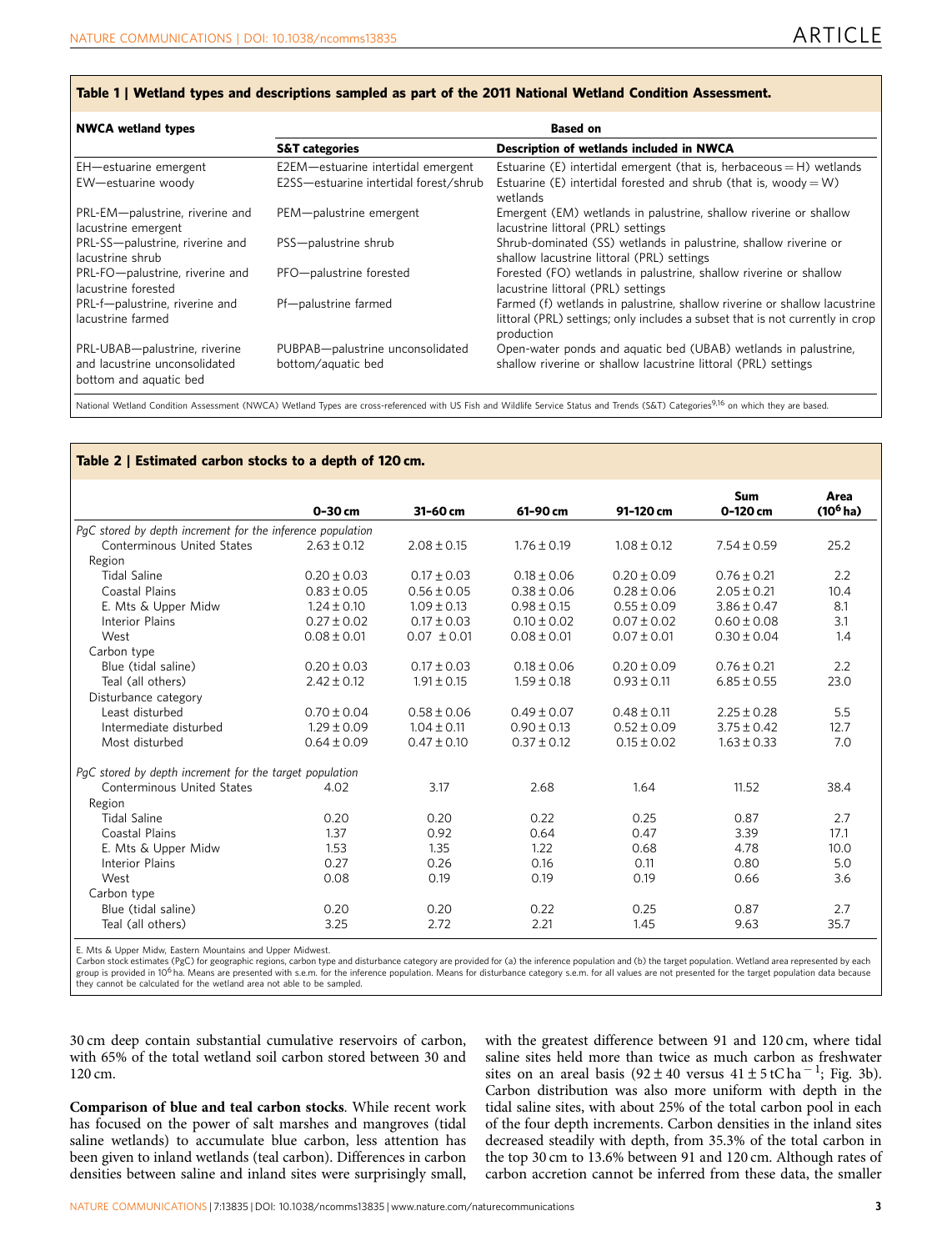<span id="page-3-0"></span>

Figure 2 | Mean soil organic carbon density to a depth of 120 cm by National Wetland Condition Assessment Wetland Type for wetlands of the **conterminous United States.** Carbon densities are reported as tCha<sup>–1</sup>. National Wetland Condition Assessment (NWCA) Wetland Types include estuarine emergent (EH), estuarine woody (EW), palustrine, riverine and lacustrine emergent (PRL-EM), palustrine, riverine and lacustrine shrub (PRL-SS), palustrine, riverine and lacustrine forested (PRL-FO), palustrine, riverine and lacustrine farmed (PRL-f), palustrine, riverine and lacustrine unconsolidated bottom and aquatic bed (PRL-UBAB). The grey hatch within the bars represents the top 10 cm of the soil profile (within the 0–30 cm depth increment), followed by progressively lighter shading to represent 0–30, 30–60, 60–90 and 90–120 cm soil depths from the surface. Error bars (both white and black) represent s.e.m. Numerical values for this figure are presented in Supplementary Table 5.

differences in the shallow soil layers compared with deeper layers in the tidal sites may be a result of insufficient time to compound the effects of annual differences in carbon accretion rates in the shallow soil layers. Unlike many inland wetlands, the on-going delivery of sediment and allochthonous carbon in tidal systems leads to sediment deposition, the burial of organic matter, and the vertical accretion of marsh surfaces, countering sediment compaction and subsidence that occurs deeper in the soil profile thus allowing carbon to accumulate over long time periods<sup>12</sup>. Increasing rates of sea level rise can also contribute to soil accretion in salt marshes by increasing the duration of tidal inundation and increasing sediment deposition on marsh surfaces<sup>23</sup>. Despite this, there is nearly 12 times the amount of estimated teal carbon as there is blue carbon in the conterminous United States due to the sheer area of inland wetlands (91% of total wetland area) compared with tidal sites ([Table 2](#page-2-0)). It should be noted that our estimate does not account for the blue carbon held in subaqueous soil systems such as seagrass beds, which occur at water depths not sampled in this study; the inclusion of seagrass beds and their carbon stores would increase our estimate of blue carbon. Although estimates of the amount of carbon in US seagrass beds are lacking, the global average soil carbon stock reported for seagrasses (140 tC ha<sup>-1</sup>) is substantially lower than those for mangrove  $(471 \text{ tC ha}^{-1})$  or salt marsh ecosystems  $(340 \text{ tC} \text{ ha}^{-1})^{24}$  $(340 \text{ tC} \text{ ha}^{-1})^{24}$  $(340 \text{ tC} \text{ ha}^{-1})^{24}$ , which were included in our estimates and whose values are similar to what we report for tidal saline wetlands  $(340 \text{ tC} \text{ ha}^{-1})$ . In this study, tidal sites overall account for 9% of the wetland area sampled and hold about 8% of the wetland carbon in the United States, illustrating the power of freshwater, inland wetlands to store carbon.

Relationship between disturbance and carbon storage. To assess the impact of anthropogenic disturbance on soil carbon, the NWCA categorized sites as least, intermediately, or most disturbed using a priori defined indicators of physical, chemical

and biological stressors that were observable at the time of the site visit, either in the wetland area assessed or the 100 m radius buffer area surrounding it (Table  $3$ )<sup>15,16</sup>. The selected stressor indicators have a strong association with anthropogenic impacts and included several related to hydrologic alteration (such as the presence of ditches, dikes, or levees), or the occurrence of agricultural or urban land cover in the buffer area. Least disturbed sites, defined as those with the best available physical, chemical and biological condition given the current status of the landscape<sup>25</sup>, were those with few or no observed stressors. They had significantly higher soil carbon stocks  $(407 \pm 51 \text{ tC ha}^{-1})$ than the most disturbed sites (236  $\pm$  47 tC ha<sup>-1</sup>; [Fig. 3c](#page-4-0)). We lack information to determine whether humans have historically avoided developing the wettest sites with potentially higher overall carbon stores. If so, this pattern of human settlement might predispose least disturbed sites to have greater carbon densities. However, there is also historical evidence that even large deepwater wetlands with high carbon soils were effectively drained early in the history of US agricultural development, such as the Great Black Swamp in northwestern Ohio that covered  $4,000 \text{ km}^2$  with water levels up to 1-m deep [\(ref. 3\)](#page-7-0). Despite this uncertainty in the pattern of anthropogenic disturbance, the mean difference of 171 tC ha<sup> $-1$ </sup> between least and most disturbed sites may represent a conservative estimate of carbon losses from human activities, as it is probable that even least disturbed sites have sustained some level of anthropogenic influence (for example, beyond the sampling site, such as in the greater wetland area or watershed) that could alter soil composition. For example, agricultural land use and the presence of tile drains in the drainage basins of the US Corn Belt region are shown to increase both stream and base flows, thereby increasing the annual discharge from that drainage basin<sup>26</sup>. This can lead to lower (that is, drier) regional groundwater levels that, over time, could increase soil carbon oxidation and affect soil carbon stores—even in wetland sites that lack directly observable stressors.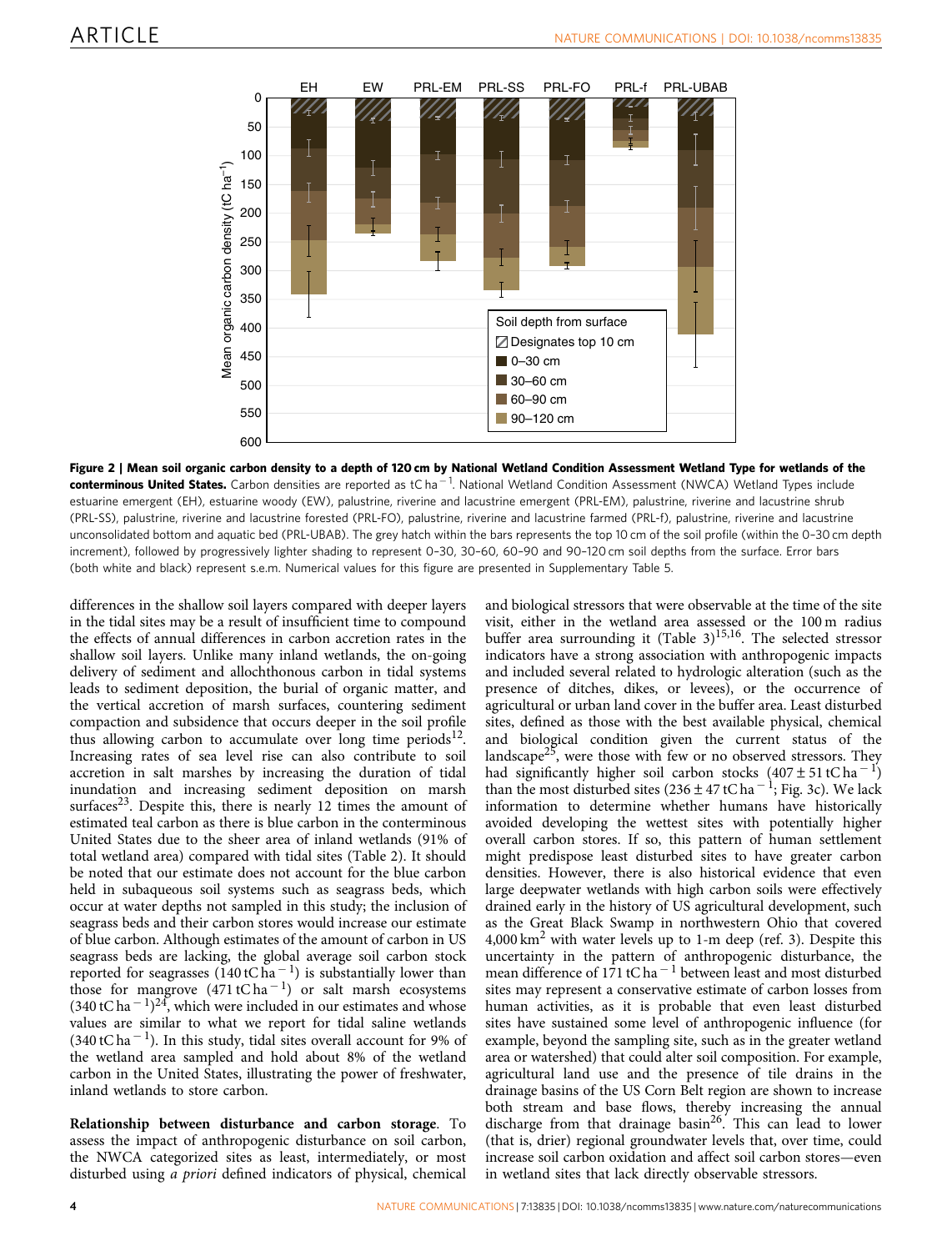<span id="page-4-0"></span>

Figure 3 | Mean soil organic carbon density to a depth of 120 cm for different subpopulations. Carbon densities (tC ha<sup>-1</sup>) are shown for (a) the nation and in five regions, (b) tidal saline wetlands (blue) and freshwater inland (teal) wetlands and (c) least (green), intermediately (yellow) and most disturbed (red) wetlands. Wetland geographic regions include Tidal Saline (TS; coastal and estuarine), Coastal Plains (CPL), Eastern Mountains and Upper Midwest (EMU), Interior Plains (IPL) and West (W). The grey hatch within the bars represents the top 10 cm of the soil profile (within the 0–30 cm depth increment), followed by progressively lighter shading to represent 0–30, 30–60, 60–90 and 90–120 cm soil depths from the surface. Note the data shown in  $b,c$  are calculated using the data shown in a. For 0-10, 0-30, 30-60, 60-90 and 90-120 cm, respectively, the number of samples (n) for each subpopulation (identified in subscript after the n) were as follows:  $n_{\text{national}} = 856$ , 853, 785, 590 and 435,  $n_{\text{ts}} = 282$ , 282, 270, 191 and 127,  $n_{\text{col}} = 212$ , 211, 181, 139 and 110,  $n_{\text{emu}} = 137$ , 135, 125, 99 and 71,  $n_{\text{ini}} = 109$ , 109, 97, 71 and 57 and  $n_w = 116$ , 116, 112, 90 and 70. For tidal saline wetlands,  $n = 282$ , 282, 270, 191 and 127 and for freshwater inland wetlands,  $n = 574$ , 571, 515, 399 and 308, for 0-10, 0-30, 30-60, 60-90 and 90-120 cm, respectively.  $n_{\text{least}}$  $_{\text{disturbed}}$  = 173, 172, 164, 105 and 69,  $n_{\text{intermediately}}$   $_{\text{disturbed}}$  = 404, 404, 363, 278 and 193 and  $n_{\text{most disturbed}}$  = 279, 277, 258, 207 and 173 for 0-10, 0-30, 30–60, 60–90 and 90–120 cm, respectively. Error bars (both white and black) represent s.e.m. Numerical values for this figure are presented in Supplementary Table 5.

Although the mechanisms are not well understood, the deepest soil layers sampled (90–120 cm) had the greatest differences in soil carbon with  $87 \pm 20$ ,  $40 \pm 7$  and  $22 \pm 3$  tC ha<sup>-1</sup> in least, intermediately and most disturbed wetlands, respectively (noting that the bulk density of 70% of the samples below 75 cm were estimated using a general boosted model with an  $R^2$  of 0.83 (see Methods)). The loss of carbon from deep in the soil profile may indicate that human impacts are not limited to surface and near-surface soil horizons, or it may be an artefact of the pattern of human settlement on the landscape, in which the wettest sites that tend to contain high levels of soil carbon were preferentially avoided. While anthropogenic disturbance has been reported to

reduce carbon stocks to depths of a metre or more in tidal systems<sup>[27](#page-7-0)</sup>, there are few corresponding data for freshwater wetlands. The pattern shown here indicating that human impacts may decrease carbon stocks across all wetland classes at the national scale will require further investigation.

### **Discussion**

Our study provides three important insights into wetland carbon dynamics and linkages to climate policy. First, our estimates of regional carbon stocks and carbon density are the only estimates based on unbiased, large-scale regional sampling that are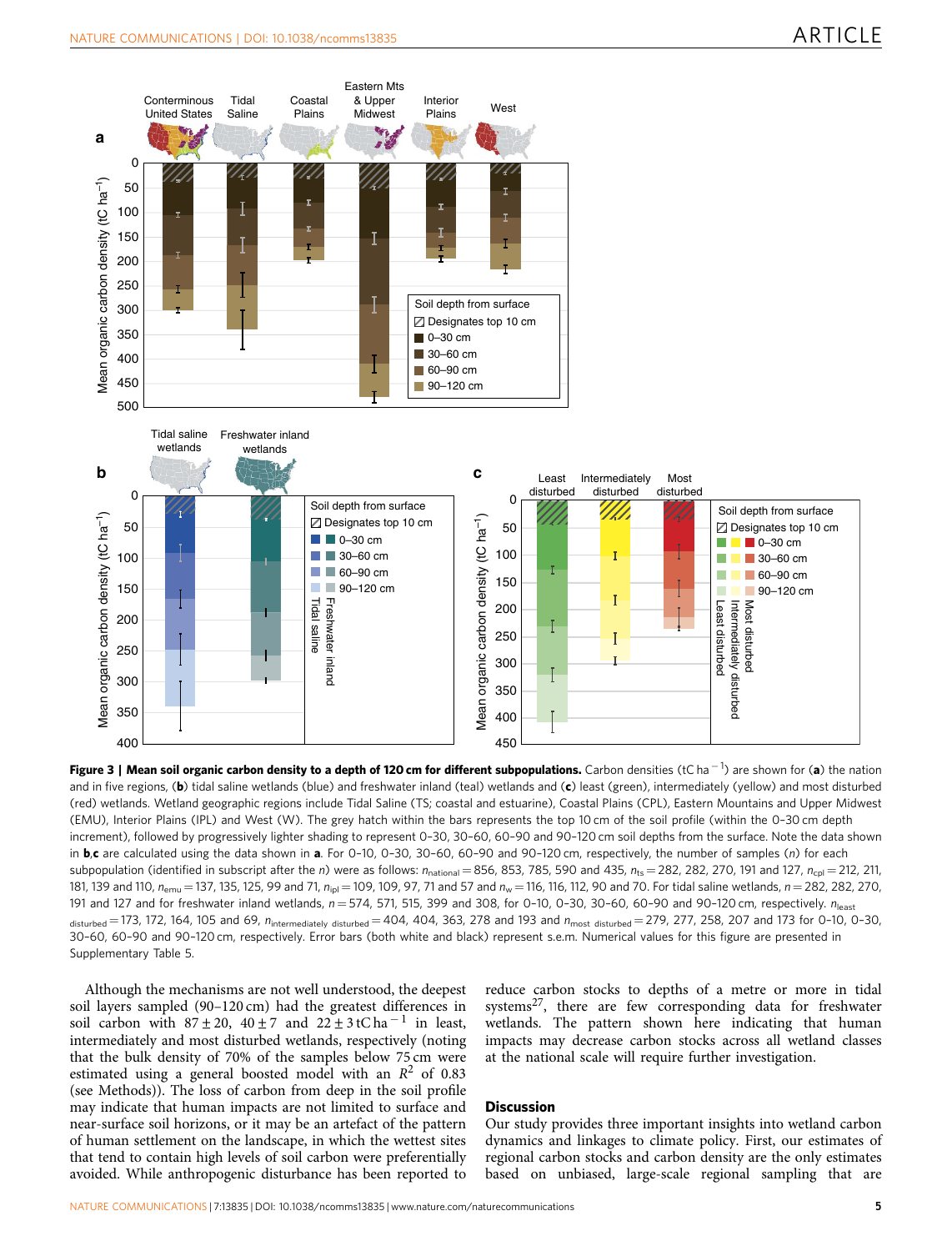<span id="page-5-0"></span>

| <b>Measure of disturbance</b>              | Data type             | <b>Index description</b>                                                                                                                                                                           |
|--------------------------------------------|-----------------------|----------------------------------------------------------------------------------------------------------------------------------------------------------------------------------------------------|
| Agriculture disturbances                   | Buffer                | Number of proximity-weighted* observed agriculture disturbances within the buffer, including pasture/<br>hay, row crops, irrigation, confined animal feeding operations and so on                  |
| Residential and urban<br>disturbances      | Buffer                | Number of proximity-weighted observed residential and urban disturbances within the buffer, including<br>roads, parking lots, golf courses, housing, trash, landfill, dumping and so on            |
| Hydrologic disturbances                    | Buffer                | Number of proximity-weighted observed hydrologic disturbances within the buffer, including ditching,<br>dikes and dams, water level control structures, excavation, fill, riprap and so on         |
| Industrial disturbances                    | Buffer                | Number of proximity-weighted observed industrial disturbances within the buffer, including oil drilling, gas<br>wells, mines (surface or underground) and military operations                      |
| Habitat modifications                      | Buffer                | Number of proximity-weighted observed habitat modifications within the buffer, including clear cuts, tree<br>plantations, mowing, highly grazed grasses, soil compaction, recent burning and so on |
| Buffer summary                             | Buffer                | The summary of threshold scores from the buffer indices (agriculture, residential/urban, hydrologic,<br>industrial, habitat)                                                                       |
| High impact hydrologic<br>disturbances     | Hydrology             | Number of observed high impact hydrologic disturbances within the AA, including damming features,<br>impervious surfaces, pumps, pipes, culverts and so on                                         |
| Moderate impact hydrologic<br>disturbances | Hydrology             | Number of observed moderate impact hydrologic disturbances within the AA, including shallow channels,<br>animal trampling, vehicle ruts and so on                                                  |
| Soil heavy metal index                     | Soil Metal<br>Content | Sum of the number of heavy metal concentrations (Ag, Cd, Co, Cr, Cu, Ni, Pb, Sb, Sn, V, W, Zn) measured<br>in the uppermost horizon above published thresholds                                     |
| Relative cover of alien plant<br>species   | Vegetation            | Calculated percentage of relative cover of alien plant species <sup>†</sup> in the AA, measured within five 100 m <sup>2</sup><br>plots                                                            |

Modified from US Environmental Protection Agency's, 2011 National Wetland Condition Assessment Technical Report<sup>16</sup>.

\*Buffer observations were recorded by proximity to the AA, with observed stressors closest to the AA receiving higher stressor scores than those farthest from the AA.

 $\dagger$ Alien plant species are defined as those that are either introduced to the conterminous United States or are adventive to the location of occurrence

extrapolated to a population of wetlands. Our data provide an important baseline for repeated future surveys, such as the 2016 NWCA, to track spatial and temporal trends in carbon stocks at the population scale. The data we provide here are also necessary to effectively identify characteristics of wetlands or types of wetlands in particular geographic areas that contain disproportionately large and regionally variable carbon stores if we are to implement policies related to climate protection. Interest in establishing markets for carbon credits based on wetland conservation and restoration activities is increasing in the US Federal Agencies, particularly for coastal wetlands<sup>[28](#page-7-0)</sup>. For example, the state of California has initiated a carbon market that includes credits generated for carbon sequestration in wetlands<sup>29</sup>. Although we measured carbon stocks and not sequestration, large-scale wetland studies, such as the NWCA, could serve as an important basis for identifying areas with high-carbon wetlands for inclusion in climate policies. Our data indicate that freshwater inland sites, especially those with high carbon densities, which cumulatively store over 90% of the wetland soil carbon in the conterminous United States (10.67 of the estimated 11.52 PgC in the target population), could be viable candidates when establishing policy to preserve stored carbon that could otherwise, upon wetland drainage or degradation, enter the atmosphere. Wetland areas that seem particularly feasible targets for protecting carbon include the Coastal Plains, which has a regional store of 3.39 PgC, and the Eastern Mountains and Upper Midwest, where wetlands dominated by organic soils alone store 3.52 PgC. By comparison, mineral-soil wetlands for the same region store 1.21 PgC, and all tidal saline wetlands (mineral- and organic-soil combined) store 0.87 PgC ([Table 2\)](#page-2-0).

Secondly, we measure and account for deep carbon in this study. Limiting carbon stock estimates to the upper soil profile (for example, 0–30 cm) vastly underestimates wetland storage. Hansen and Nestlerode<sup>[30](#page-7-0)</sup> reflect this in their study where they report soil carbon densities to a depth of 10–15 cm in the Gulf of Mexico coastal region of  $34-47$ tCha<sup>-1</sup>. Our measurements indicate that coastal carbon estimates may in fact be an order of magnitude greater, 340  $\pm$  94 tC ha  $^{-1}$ , by assessing soils to 120 cm.

Accounting for the carbon stocks of deeper soil layers more fully represents this ecosystem service that wetlands provide.

Finally, our results suggest that there may be a negative relationship between anthropogenic disturbance and soil carbon, perhaps extending to the deeper soil layers where we tend not to measure. One concern centred on wetlands, particularly freshwater sites, is that they are significant methane sources relative to coastal sites where high sulfate levels keep methane production low<sup>31</sup>. However, focusing on current rates of carbon fluxes overlooks the fact that wetland conversion, degradation and warming can lead to a rapid loss of ancient carbon<sup>12</sup> that forms some of the large carbon pools documented in this study. For example, estimates show that the conversion of peatlands to other land uses could release the equivalent of 175–500 years of methane emissions if that same area were destroyed<sup>32</sup>. Sharp increases in carbon dioxide emissions have been noted in coastal wetlands with ecosystem degradation or conversion, amounting to  $0.15-1.02$  PgC globally<sup>[27](#page-7-0)</sup>. The studies suggest a mechanistic explanation of how human activities could decrease soil carbon at regional scales, moving carbon from soil to the atmosphere as carbon dioxide and methane. Efforts to protect climate should address the role of wetlands as climate regulators and include measures for the conservation and sustainable management of their carbon stocks.

#### Methods

Sample frame. During the 2011 growing season (April-September, location dependent), 967 wetland points in the conterminous United States were sampled as part of the NWCA—an effort to evaluate the condition of the wetlands in the United States led by the USEPA with cooperation from state and tribal partners [\(Fig. 1](#page-1-0)). The target population was defined as: all wetlands of the conterminous United States not currently in crop production, including tidal and non-tidal wetted areas with rooted vegetation and, when present, shallow, open water  $<$  1 m in depth<sup>15</sup>. A probabilistic design was used to select wetland points using the US Fish & Wildlife Service's National Wetland Status & Trends (S&T) sample frame<sup>[2,9,33](#page-7-0)</sup>, made up of  $\sim$  5,000 4-mi<sup>2</sup> plots, and a Generalized Random Tessellation Stratified (GRTS) survey design<sup>[17](#page-7-0)</sup> stratified by state with unequal probability of selection by seven NWCA Wetland Types based on the S&T wetland categories [\(Table 1\)](#page-2-0). Although S&T estimated wetland extent to be 44.6 million hectares (110.1 million acres) in the conterminous United States<sup>[9,33](#page-7-0)</sup>, only a subset of wetlands included in S&T—approximately 38.4 million hectares (94.9 million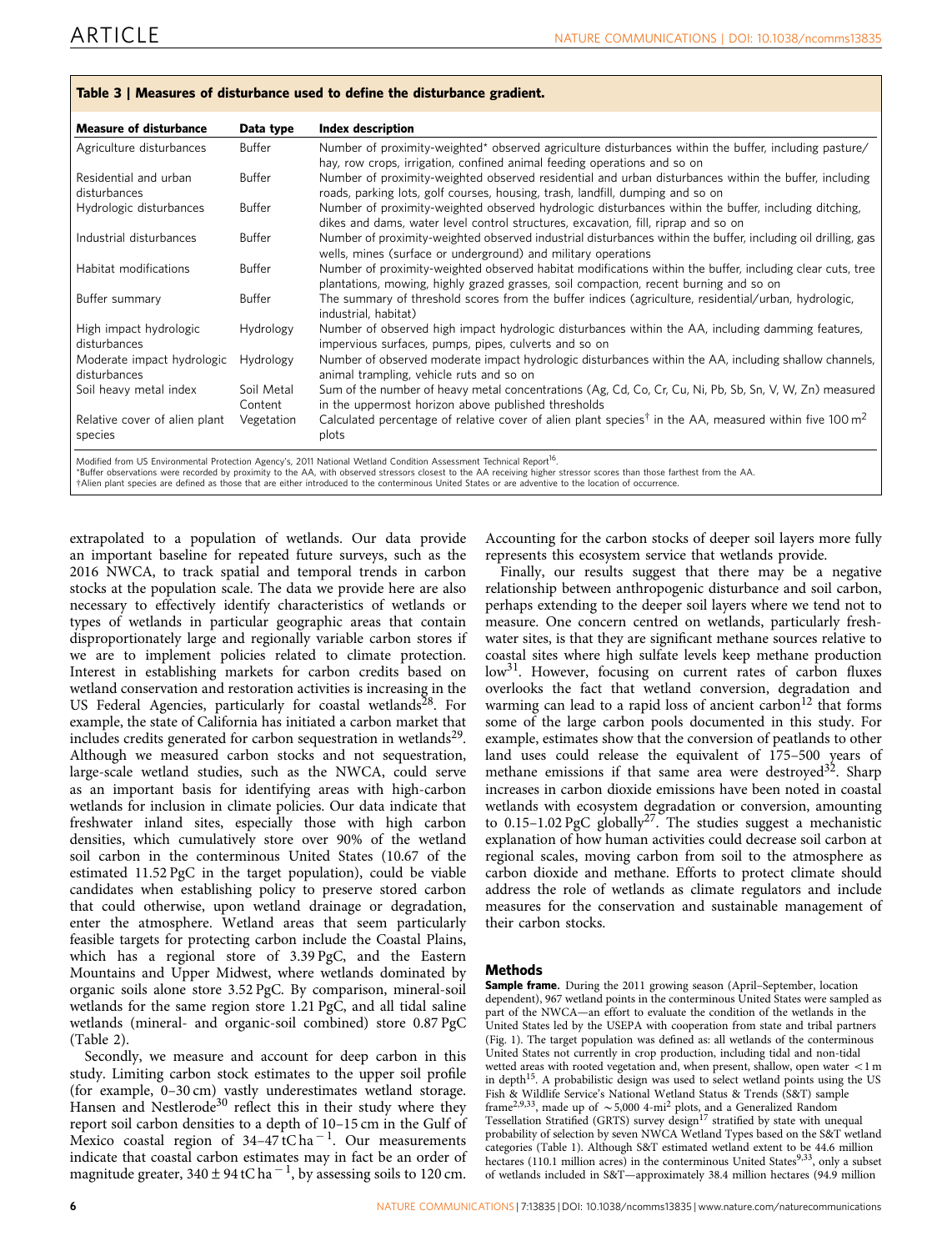acres)—met the NWCA target definition and so were included for sampling. The approximate 6.2 million hectares of wetlands included in S&T but were considered non-target for the NWCA, and therefore excluded from the survey, comprises wetlands that were actively cropped, wetlands used for aquaculture and wetlands that typically lack vegetation or routinely occur in water  $>1$  m deep (for example, estuarine intertidal aquatic bed (E2AB), estuarine intertidal unconsolidated shore (E2US), marine intertidal (M2) and palustrine unconsolidated shore (PUS) S&T wetland categories (with S&T mapping codes followed in parentheses)). Of the 38.4 million hectares of NWCA target wetlands, a further 28% were unable to be sampled in the field due to landowner access denial, physical inaccessibility, size not meeting the minimum criteria, depth exceeding 1 m and so on. Therefore, the sampled wetland population for which we were able to directly extrapolate to (called the inference population) includes 25.1 million hectares (62.2 million acres; Supplementary Fig. 1).

Field sampling. At each wetland point, a 0.5-ha circular assessment area (AA) was established, with no more than 10% of the area in upland or in water over 1 m deep. To meet the establishment criteria, the AA was occasionally adjusted to fit the shape of the wetland or reduced in size (to a minimum of 0.1 ha) if the point fell in a wetland smaller than 0.5 ha. In addition, a buffer area was established using 100 m transects at the cardinal directions of the AA perimeter. During a single-day visit to each wetland point, field crews collected data and samples associated with vegetation, soils, hydrology, water chemistry, algae and buffer according to the NWCA field protocol<sup>[15](#page-7-0)</sup>

Four 60 cm soil pits were excavated within the AA, after which a representative soil pit was established among the four and was expanded to 125 cm deep. At the representative soil pit, soil profiles were described by horizon to 125 cm or the deepest attainable depth. Specifically, soil textures were designated for each horizon, including information used to distinguish mineral soils (for example, sandy, loamy/clayey, mucky mineral) from organic soils (for example, peat, muck, mucky peat). For every horizon greater than 8 cm thick, a set of three hammered cores was collected for bulk density using a closed-top corer of a known volume (typically 6.5 cm in diameter and 4.5 cm in depth, although field crews could use improvised corers as long as the diameter and depth of the device was recorded), and an additional 1.0–2.5 l of soil for chemical analysis was collected. In saturated or inundated soils, special tools and alternate extraction methods were used to collect soil samples. Specifically, coffer dams reinforced with plastic and hand pumps were used to remove standing water from in and around soil pits, and King soil extractors (also known as tube extractors) were used to collect soil samples<sup>[15](#page-7-0)</sup> Upon collection, soil samples were refrigerated and sent in batches within 2 weeks to the Natural Resources Conservation Service (NRCS) laboratory in Lincoln, Nebraska for analysis. Standard NRCS Soil Survey Laboratory (SSL) procedures<sup>[34,35](#page-7-0)</sup> were used for analysis of sand, silt and clay, carbonate, total carbon, cation exchange capacity (CEC), electrical conductivity (EC) and bulk density (Supplementary Table 1). Soil organic carbon (SOC) was calculated as the difference between total and inorganic carbon. To prepare samples for carbon analysis, soils were air dried, crushed and sieved to  $<$  2 mm to obtain the fine earth fraction. Total carbon was measured using an elemental analyzer, and inorganic carbon (that is, calcium carbonate  $(CaCO<sub>3</sub>)$  equivalent) was determined by exposing the soils to hydrochloric acid (HCl) and measuring the evolved carbon dioxide  $(CO_2)$  manometrically<sup>[34](#page-7-0)</sup>.

Quality assurance and bulk density modelling. Of the 4,061 soil horizons described,  $\sim$  25% were  $<$  8 cm thick and, therefore, were not sampled for analysis. Where soil carbon data from the top horizon were missing, it was equated to the next lower horizon (noting that if the top horizon was organic and the next lower horizon was mineral, the carbon content of the top horizon might be an underestimate, making this estimate conservative). Missing soil carbon from a middle horizon was estimated using the average of the horizon immediately above and below. Furthermore,  $\sim$  30% of the bulk density data were missing due to difficulties in the field or failed quality assurance. Bulk density for missing horizons and for measured values  $>$  2.0 g cm<sup>-3</sup> (the latter assumed to be in error since 2.0 g cm<sup>-3</sup> is the upper limit of measurable bulk density) was modelled using a generalized<br>boosted model in the gbm R package<sup>[36,37](#page-7-0)</sup>. Generalized Boosted Regression Modeling is a type of regression model that combines regression trees and boosting algorithms and is a means of predictive modelling by building many regression trees using an independently drawn, random sample, with each new tree using the prediction residuals from all preceding trees. Martin et al.<sup>[38](#page-7-0)</sup> showed that the Generalized Boosted Regression Model method produced more accurate and precise estimations of bulk density than a multiple regression, which is more commonly used. In building our model, we optimized the parameters using<br>procedures described by Martin *et al.<sup>[38](#page-7-0)</sup>* and Jalabert *et al.<sup>[39](#page-7-0)</sup>.* Seventy percent of the data were used to train the model. Model variables included (with percent of variability explained) SOC (77.2%), 10 NWCA Reporting Groups (4.6%, see the following section for more information on NWCA Reporting Groups), EC (3.7%), CEC (3.1%), horizon depth (2.8%), percent clay (2.2%), percent silt (2.1%), hydrogeomorphic (HGM) class (as determined in the field, 1.9%, [ref. 15\)](#page-7-0), percent sand (1.8%) and order of horizon within the profile (0.49%). The quality of the fit of the model  $(R^2)$ , tested against the remaining 30% of the data not used for model calibration, was 0.83 (Supplementary Fig. 2). Because of difficulties

accurately sampling bulk density in the field, any measured values that differed from the modelled bulk density by 40% were replaced with the modelled value.

Sample sizes tended to decrease with horizon depth due to the difficulty extracting samples from deep horizons in the field. Of the 1,287 soil layers 75 cm deep or greater that were described by the field crews, 899 bulk density values were modelled. Most of these values necessitated modelling because the horizon was unable to be collected; only 13 bulk density values were modelled because the percent difference was greater than 40% between measured and modelled values, and 14 bulk density values were removed because they failed quality assurance.

Ultimately, 3,542 soil horizons had complete data on SOC and soil bulk density, which were used to calculate the concentration of stored carbon in each soil horizon using the following equation:

$$
\rho_{\rm c} = \frac{((10,000A)(d_{\rm l})(\rho_{\rm d}))(C)}{100} \tag{1}
$$

where,  $\rho_c$  is carbon density expressed in g m<sup>-2</sup>, A is area expressed in cm<sup>2</sup> m<sup>-2</sup>, d is layer depth expressed in cm,  $\rho_d$  is bulk density expressed in g cm<sup>-3</sup> and C is SOC concentration expressed as a percent.

Because the depths of soil horizons are not consistent among wetland soils, the quantity of stored carbon was calculated by dividing each horizon into 1 cm increments to allow us to report wetland carbon stocks within any depth range. We report depth up to 120 cm.

To summarize, sources of error in our analysis are predominantly associated with the fact that of the total 4,961 soil horizons described,  $\sim$  25% of these were  $<$  8 cm thick and, therefore, were not sampled for laboratory analysis. As a result of missing soil chemistry data for some layers, we extrapolated estimates of SOC to layers not measured from adjacent layers that had data. This tends to underestimate carbon content, particularly when the extrapolation was made for the top horizon using the underlying horizon. Second, missing bulk density values were estimated using generalized boosted regression modelling. While the fit of the model was strong  $(R^2 = 0.83)$ , this approach may introduce error, particularly for soil layers below 75 cm where a high proportion of bulk density values were modelled.

Determination of organic and mineral soil carbon density. Carbon density in the top 100 cm of soil was estimated for organic- and mineral-soil dominated wetlands (that had soil carbon and bulk density values for every described layer up to 100 cm deep) located in inland (freshwater) and coastal (tidal saline) settings (Supplementary Table 2) using R statistical computing language<sup>[36](#page-7-0)</sup>. Using the US soil taxonomy of Histosols<sup>[19](#page-7-0)</sup>, organic-soil wetlands were designated as such if each horizon up to a minimum of 40 cm was identified in the field as an organic soil (for example, peat, muck or mucky peat), or at least 40 cm of the top 80 cm of soils were identified as organic, or, in the case of the presence of an impenetrable layer within the top 40 cm, two-thirds or more of the total soil thickness was identified as organic with  $<$  10 cm of total mineral soil. Mineral-soil wetlands were designated as such if they did not pass the criteria of an organic-soil wetland.

Population estimates and reporting groups. The probabilistic design frame allows sample weights to be assigned to each individual site based on the inverse probability of that point being sampled<sup>[40–42](#page-7-0)</sup> so that results may be expressed as estimates of the entire resource by wetland area of sampled wetlands—25.2 million hectares (Supplementary Table 3, for example, [ref. 16\)](#page-7-0). The statistical estimates of mean and total carbon stocks for the national population of target wetlands were completed using the spsurvey R package<sup>36,43</sup>.

Ten NWCA Reporting Groups were developed based on a combination of (1) four major ecoregions (based on aggregations of Omernik Level III Ecoregions<sup>[44](#page-7-0)</sup>), which include Coastal Plains (CPL), Eastern Mountains and Upper Midwest (EMU), Interior Plains (IPL) and West (W), and (2) wetland type, which includes estuarine (E) woody (W), estuarine (E) herbaceous (H), inland woody and inland herbaceous). Inland wetlands include palustrine, riverine and lacustrine (PRL) wetlands. Tidal saline wetlands (which include estuaries, high and low tidal marshes, and other coastal (tidal saline) wetlands) are combined for the entire contiguous United States (ALL), therefore, only 10 NWCA Reporting Groups exist<sup>16</sup>—ALL-EW, ALL-EH, EMU-PRLW, EMU-PRLH, CPL-PRLW, CPL-PRLH, IPL-PRLW, IPL-PRLH, W-PRLW and W-PRLH. In this study, the 10 NWCA Reporting Groups are most often combined by vegetation type resulting in five reporting groups (that is, the four ecoregions plus Tidal Saline). It should be noted that the ten NWCA Reporting Groups were defined for reporting purposes after site selection (that is, the survey design) so that each reporting group held a large enough sample size to make data analysis robust.

To address questions of how soil carbon varies regionally, estimates of carbon stocks were made for several subpopulations, including five geographic areas (Tidal Saline, Coastal Plains, Eastern Mountains & Upper Midwest, Interior Plains and West), carbon type (tidal saline blue carbon and freshwater inland teal carbon), and disturbance level (least, intermediate and most disturbed). Note that subpopulations represent the same set of data expressed in different ways.

Disturbance gradient. Only data from the 967 randomly selected probability sites were used to report results in this study. However, an additional 171 non-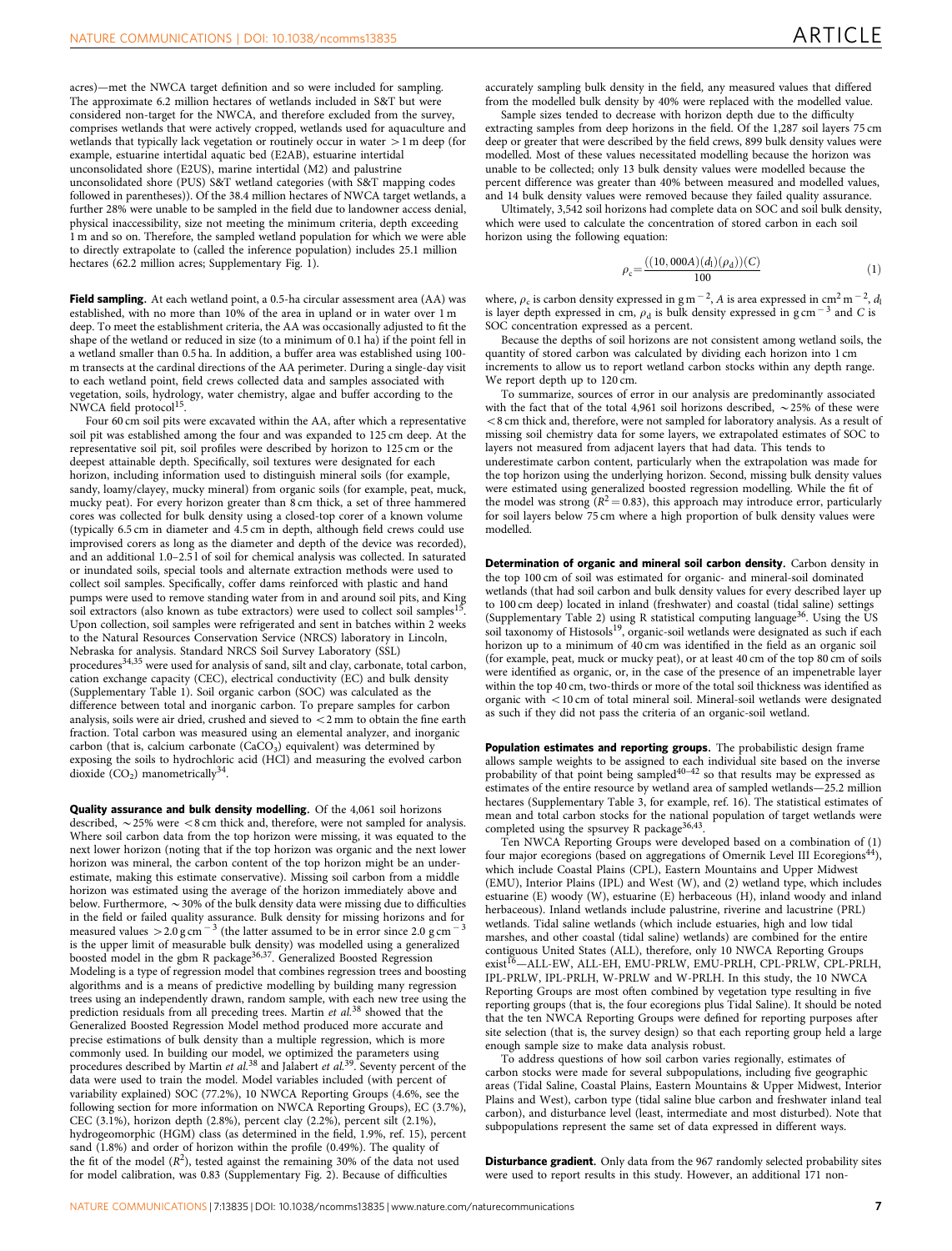<span id="page-7-0"></span>probability sites (defined as such because they were not included in the S&T sample frame and instead hand-picked by states or tribes to be sampled) were measured in the field using the standard NWCA field and laboratory protocol at the same time as the probability sites. Field and laboratory data from all 1,138 wetland points, representing both probability and non-probability sites, were used to define a disturbance gradient.

The disturbance gradient was developed by screening sites using variables that have a strong association with anthropogenic impacts. Ultimately, nine disturbance indices and a plant disturbance metric were developed based on observations within the site (that is, the AA and buffer), hydrologic variables, soil trace metal data and the cover of alien plant species<sup>16</sup> [\(Table 3](#page-5-0)). For each of these ten measures of disturbance, a disturbance threshold was set and every site was screened to test for exceedance.

Because the extent of human disturbance can vary greatly among regions and wetland types, thresholds were set independently for each of the ten NWCA Reporting Groups (Supplementary Table 4). Initially, if any threshold was exceeded at a site, it was not considered a least disturbed reference site; however, for some thresholds in some NWCA Reporting Groups, there were an insufficient number of sites that did not exceed the thresholds. Specifically, inland herbaceous wetlands located in the Interior Plains (IPL) and West (W) ecoregions had the most relaxed thresholds<sup>16</sup>. When thresholds were relaxed, least disturbed was defined as sites with no or minimally observed human disturbance (as opposed to zero observable human disturbance). Ultimately, the least disturbed reference sites were those that were below the thresholds for all 10 measures.

Sites classified as most disturbed on the disturbance gradient were defined using a filtering process in the same manner as the least disturbed sites. In this case, thresholds were set for each measure to define high levels of disturbance. If any single threshold for any measure was exceeded, the site was considered a most disturbed site. Because most disturbed is a relative definition,  $\sim$  20–30% of the sites were defined as most disturbed, and thresholds were set accordingly.

Finally, the sites not falling into either least or most disturbed were classified into the intermediate disturbance category. Of 1,138 sites screened, 277 sites (24%) were classified as least disturbed, 530 sites (47%) were intermediately disturbed and 331 sites (29%) were most disturbed.

Note that of the 195 organic-soil wetlands in inland and coastal settings, 62 sites were defined as least disturbed (that is, 22% of all least disturbed sites were dominated by organic soil), 80 sites were intermediately disturbed (that is, 15% of all intermediately disturbed sites were dominated by organic soil) and 53 sites were most disturbed (that is, 16% of all most disturbed sites were dominated by organic soil), suggesting that anthropogenic disturbance may similarly affects carbon-rich, organic-soil wetlands and lower carbon, mineral-soil wetlands.

Data availability. Data (raw data and general results from the 2011 National Wetland Condition Assessment) are publically available from https://www.epa.gov/ national-aquatic-resource-surveys/data-national-aquatic-resource-surveys

#### References

- Zedler, J. B. & Kercher, S. Wetland resources: status, trends, ecosystem services, and restorability. Annu. Rev. Environ. Resour. 30, 39–74 (2005).
- 2. Lal, R. Carbon sequestration. Philos. Trans. R. Soc. Lond. Ser. B 363, 815–830  $(2008)$
- 3. Mitsch, W. J. & Gosselink, J. G. in Wetlands 4th edn (Wiley, 2007).
- 4. Vepraskas, M. J. & Craft, C. B. (eds) in Wetland Soils 2nd edn (CRC Press, 2016).
- 5. Lal, R., Kimble, J., Levine, E. & Stewart, B. Soils and Global Change (CRC Press, 1995).
- 6. Dahl, T. E. Wetlands losses in the United States, 1780's to 1980's. Report to the Congress (National Wetlands Inventory, 1990).
- 7. Armentano, T. B. & Menges, E. S. Patterns of change in the carbon balance of organic soil- wetlands of the temperate zone. J. Ecol. 74, 755–774 (1986).
- 8. Bridgham, S. D., Megonigal, J. P., Keller, J. K., Bliss, N. B. & Trettin, C. The carbon balance of North American wetlands. Wetlands 26, 889–916  $(2006)$
- 9. Dahl, T. E. Status and Trends of Wetlands in the Conterminous United States 2004 to 2009 (US Department of the Interior; Fish and Wildlife Service, 2011).
- 10. Nellemann, C. et al. (eds) in Blue Carbon. A Rapid Response Assessment (United Nations Environment Programme, GRID-Arendal, 2009). www.grida.no.
- 11. Lavery, P. S., Mateo, M.-A´., Serrano, O. & Rozaimi, M. Variability in the carbon storage of seagrass habitats and its implications for global estimates of blue carbon ecosystem service. PLoS ONE 8, e73748 (2013).
- 12. Macreadie, P. I., Hughes, A. R. & Kimbro, D. L. Loss of 'blue carbon' from coastal salt marshes following habitat disturbance. PLoS ONE 8, e69244 (2013).
- 13. Pritchard, D. Reducing Emissions from Deforestation and Forest Degradation in developing countries (REDD) - The Link with Wetlands (Foundation for International Environmental Law and Development, 2009).
- 14. U.S. Environmental Protection Agency. National Wetland Condition Assessment: A Collaborative Survey of the Nation's Wetlands, EPA Publication 843-R-15-005 (US Environmental Protection Agency, 2016).
- 15. U.S. Environmental Protection Agency. National Wetland Condition Assessment: Field Operations Manual, EPA Publication 843-R-10-001 (US Environmental Protection Agency, 2010).
- 16. U.S. Environmental Protection Agency. National Wetland Condition Assessment: 2011 Technical Report, EPA Publication 843-R-15-006 (US Environmental Protection Agency, 2016).
- 17. Olsen, A. R. & Peck, D. V. Survey design and extent estimates for the Wadeable Streams Assessment. J. N. Am. Benthol. Soc. 27, 822–836 (2008).
- 18. Brinson, M. M. A Hydrogeomorphic Classification for Wetlands Technical Report WRP-DE-4 (US Army Corps of Engineers Waterways Experiment Station, 1993).
- 19. Soil Survey Staff. Soil Taxonomy, 2nd edn, Agriculture Handbook Number 436 (United States Department of Agriculture Natural Resources Conservation Service, 1999).
- 20. Johnston, C. A. Wetland losses due to row crop expansion in the Dakota Prairie Pothole Region. Wetlands 33, 175–182 (2013).
- 21. Gleason, R. A., Laubhan, M. K., Tangen, B. A. & Kermes, K. E. Ecosystem Services Derived from Wetland Conservation Practices in the United States Prairie Pothole Region with an Emphasis on the U.S. Department of Agriculture Conservation Research and Wetland Reserve Programs (US Geological Survey Northern Prairie Wildlife Research Center, 2008).
- 22. Semeniuk, C. A. & Semeniuk, V. A geomorphic approach to global classification for inland wetlands. Vegetatio 118, 103–124 (1995).
- 23. Mudd, S. M., Howell, S. M. & Morris, J. T. Impact of dynamic feedbacks between sedimentation, sea-level rise, and biomass production on near-surface marsh stratigraphy and carbon accumulation. Estuar. Coast. Shelf Sci. 82, 377–389 (2009).
- 24. CEC. North America's Blue Carbon: Assessing Seagrass, Salt Marsh and Mangrove Distribution and Carbon Sinks (Commission for Environmental Cooperation, 2016).
- 25. Stoddard, J. L., Larsen, D. P., Hawkins, C. P., Johnson, P. K. & Norris, R. H. Setting expectations for the ecological condition of streams: the concept of reference condition. Ecol. Appl. 16, 1267–1276 (2006).
- 26. Schilling, K. E. et al. Impact of land use and land cover change on the water balance of a large agricultural watershed: historical effects and future directions. Water Resour. Res. 44, W00A09 (2008).
- 27. Pendleton, L. et al. Estimating global 'blue carbon' emissions from conversion and degradation of vegetated coastal ecosystems. PLoS ONE 7, e43542 (2012).
- 28. Emmett-Mattox, S., Crooks, S. & Findsen, J. Wetland grasses and gases: are tidal wetlands ready for the carbon markets? National Wetlands Newsletter 32, 6–10 (2010).
- 29. Callaway, J. C., Borgnis, E. L., Turner, R. E. & Milan, C. S. Carbon sequestration and sediment accretion in San Francisco Bay tidal wetlands. Estuar. Coast 35, 1163–1181 (2012).
- 30. Hansen, V. D. & Nestlerode, J. A. Carbon sequestration in wetland soils of the northern Gulf of Mexico coastal region. Wetl. Ecol. Manag. 22, 289–303 (2014).
- 31. Poffenbarger, H. J., Needelman, B. A. & Megonigal, J. P. Salinity influence on methane emissions from tidal marshes. Wetlands 31, 831–842 (2011).
- 32. Mitra, S., Wassmann, R. & Vlek, P. L. G. An appraisal of global wetland area and its organic carbon stock. Curr. Sci. 88, 25–35 (2005).
- 33. Dahl, T. E. & Bergeson, M. T. Technical Procedures for Conducting Status and Trends of the Nation's Wetlands (US Department of the Interior; Fish and Wildlife Service, 2009).
- 34. U.S. Environmental Protection Agency. National Wetland Condition Assessment: Laboratory Operations Manual, EPA Publication 843-R-10-002 (US Environmental Protection Agency, 2016).
- 35. Soil Survey Laboratory Methods Manual, Version No. 3.0, Soil Survey Investigations Report No. 42 (US Department of Agriculture Natural Resource Conservation Service, 1996).
- 36. R Core Team. R: A Language and Environment for Statistical Computing (R Foundation for Statistical Computing, 2013).
- 37. Ridgeway, G. 'Generalized Boosted Models: A guide to the gbm package' (R package version 2.1.1, 2007).
- 38. Martin, M. P. et al. Optimizing pedotransfer functions for estimating soil bulk density using boosted regression trees. Soil Sci. Soc. Am. J 73, 485-493 (2009).
- 39. Jalabert, S. S. M. et al. Estimating forest soil bulk density using boosted regression modelling. Soil Use Manage. 26, 516–528 (2010).
- 40. Stevens, Jr D. L. & Olsen, A. R. Spatially restricted surveys over time for aquatic resources. J. Agricult. Biol. Env. Stat. 4, 415–428 (1999).
- 41. Stevens, Jr D. L. & Olsen, A. R. in Accuracy 2000: Proceedings of the 4th International Symposium on Spatial Accuracy Assessment in Natural Resources and Environmental Sciences (Delft Univ. Press, 2000).
- 42. Stevens, Jr D. L. & Olsen, A. R. Spatially-balanced sampling of natural resources. J. Am. Statist. Assoc. 99, 262–278 (2004).
- 43. Kincaid, T. M. & Olsen, A. R. spsurvey: Spatial Survey Design and Analysis (R package version 2.6, 2013).
- 44. Omernik, J. M. Ecoregions of the conterminous United States. Ann. Assoc. Am. Geogr 77, 118–125 (1987).